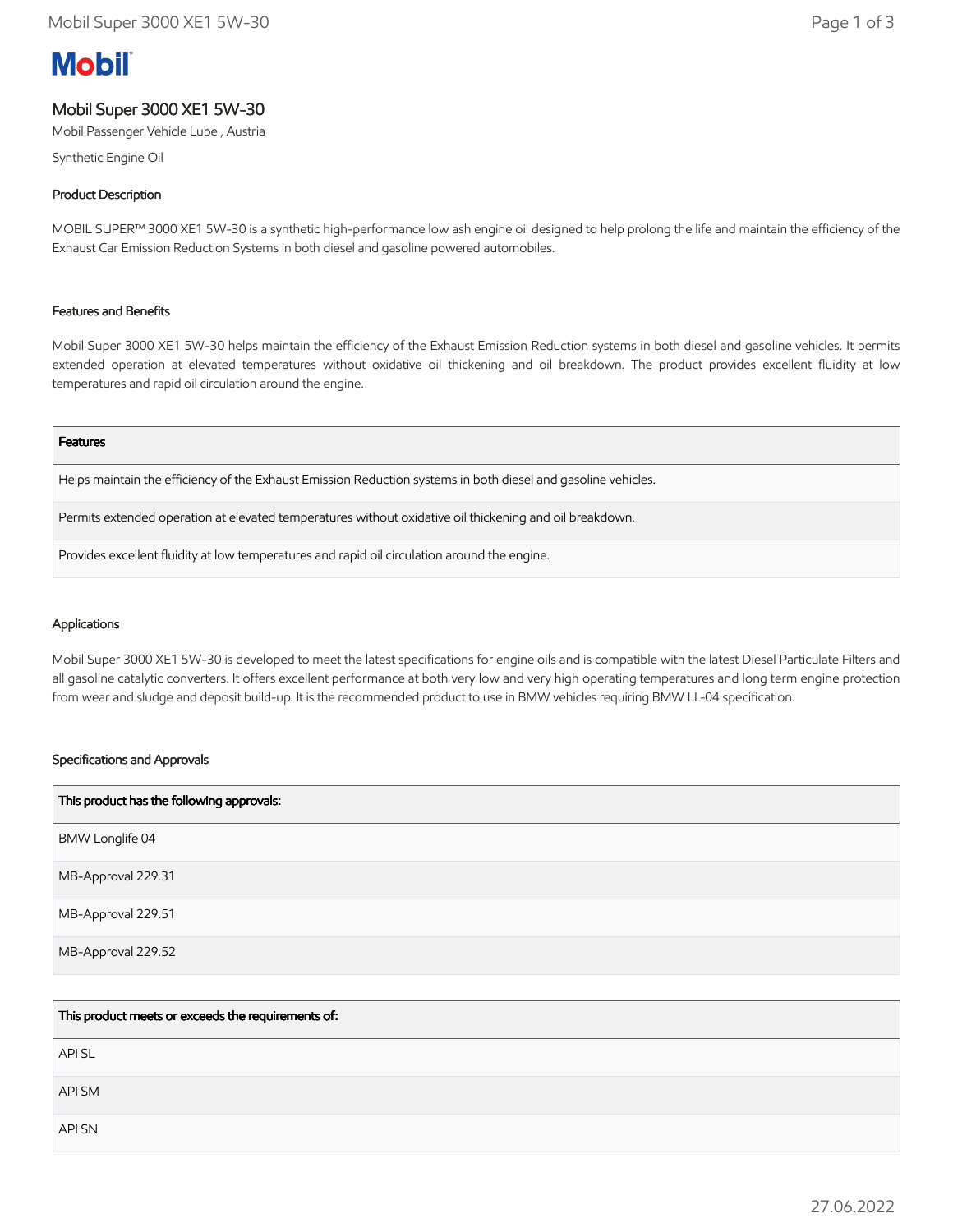| This product meets or exceeds the requirements of: |
|----------------------------------------------------|
| API SN PLUS                                        |
| ACEA C3                                            |

# Properties and Specifications

| Property                                      |           |
|-----------------------------------------------|-----------|
| Grade                                         | SAE 5W-30 |
| Kinematic Viscosity @ 40 C, mm2/s, ASTM D445  | 69.2      |
| Kinematic Viscosity @ 100 C, mm2/s, ASTM D445 | 12        |
| Phosphorus, mass%, ASTM D4951                 | 0.08      |
| Density @ 15 C, g/cm3, ASTM D4052             | 0.85      |
| Pour Point, °C, ASTM D97                      | $-39$     |
| Flash Point, Cleveland Open Cup, °C, ASTM D92 | 232       |
| Ash, Sulfated, mass%, ASTM D874               | 0.8       |

# Health and safety

Health and Safety recommendations for this product can be found on the Material Safety Data Sheet (MSDS) @ [http://www.msds.exxonmobil.com/psims](http://www.msds.exxonmobil.com/psims/psims.aspx) /psims.aspx

All trademarks used herein are trademarks or registered trademarks of Exxon Mobil Corporation or one of its subsidiaries unless indicated otherwise.

09-2020

ExxonMobil Lubricants & Specialties Europe, division of ExxonMobil Petroleum & Chemicals BVBA. This information relates only to products supplied in Europe (including Turkey) and the Former Soviet Union.

EXXONMOBIL LUBRICANTS & SPECIALTIES EUROPE, A DIVISION OF EXXONMOBIL PETROLEUM & CHEMICAL, BVBA (EMPC) POLDERDIJKWEG B-2030 Antwerpen Belgium

Typical Properties are typical of those obtained with normal production tolerance and do not constitute a specification. Variations that do not affect product performance are to be expected during normal manufacture and at different blending locations. The information contained herein is subject to change without notice. All products may not be available locally. For more information, contact your local ExxonMobil contact or visit [www.exxonmobil.com](http://www.exxonmobil.com/)

ExxonMobil is comprised of numerous affiliates and subsidiaries, many with names that include Esso, Mobil, or ExxonMobil. Nothing in this document is intended to override or supersede the corporate separateness of local entities. Responsibility for local action and accountability remains with the local ExxonMobil-affiliate entities.